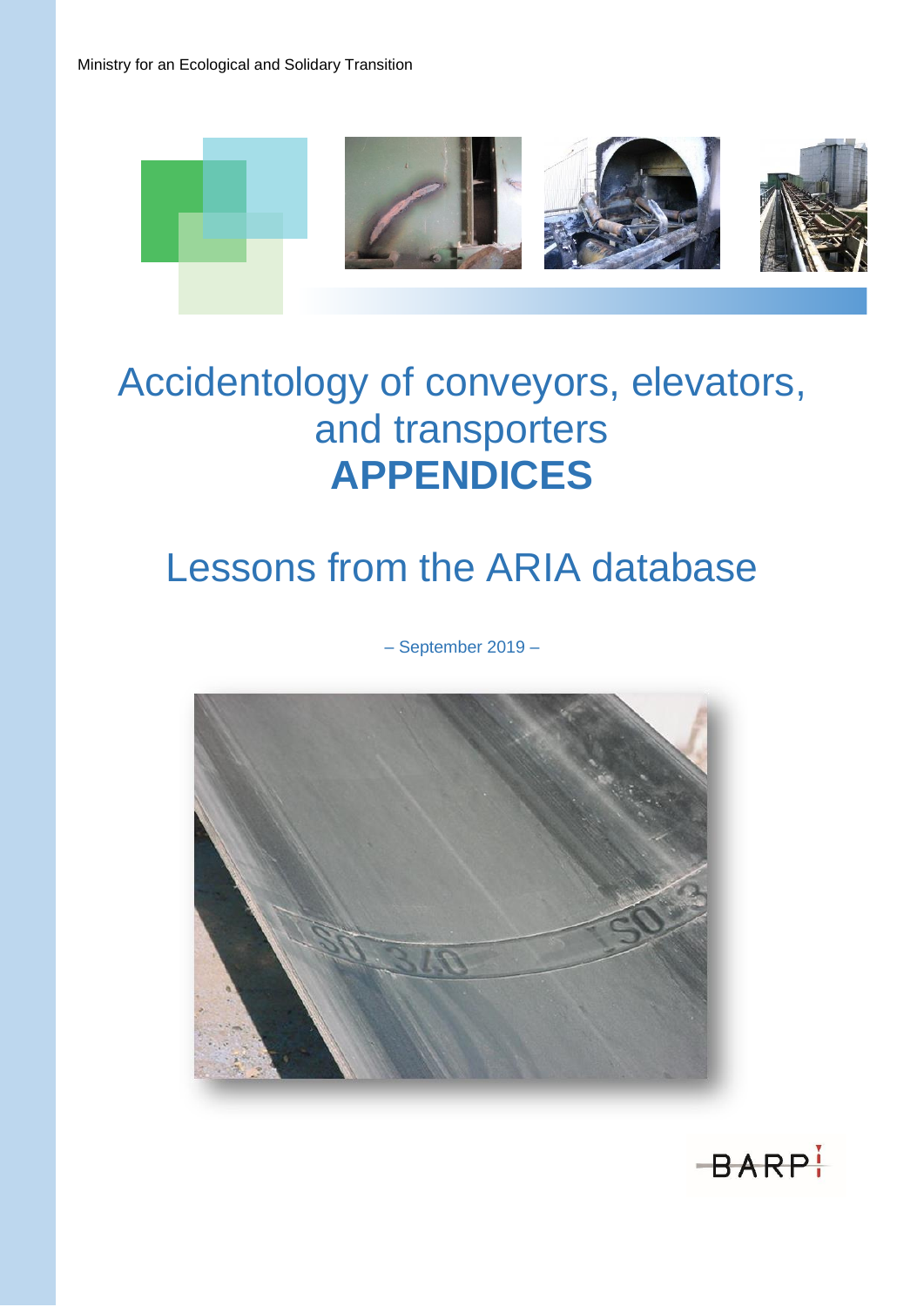## **APPENDIX 1**

### **A closer look at conveyor belt fires**

Conveyor belts are made of combustible materials (rubber, textile). They are often used to transport materials that are also combustible, so the risk of combustion is therefore present. The accidentology available in the ARIA database documents nearly 80 accidents involving the combustion of conveyor belts, in all sectors combined. The annual distribution of these accidents is represented in the graph below:



This graph shows an increase in such fires in recent years.

They concern various sectors of activity, although the cereal silo sector accounts for nearly 1/4 of these accidents, as shown in the graph below:



#### Breakdown by activity